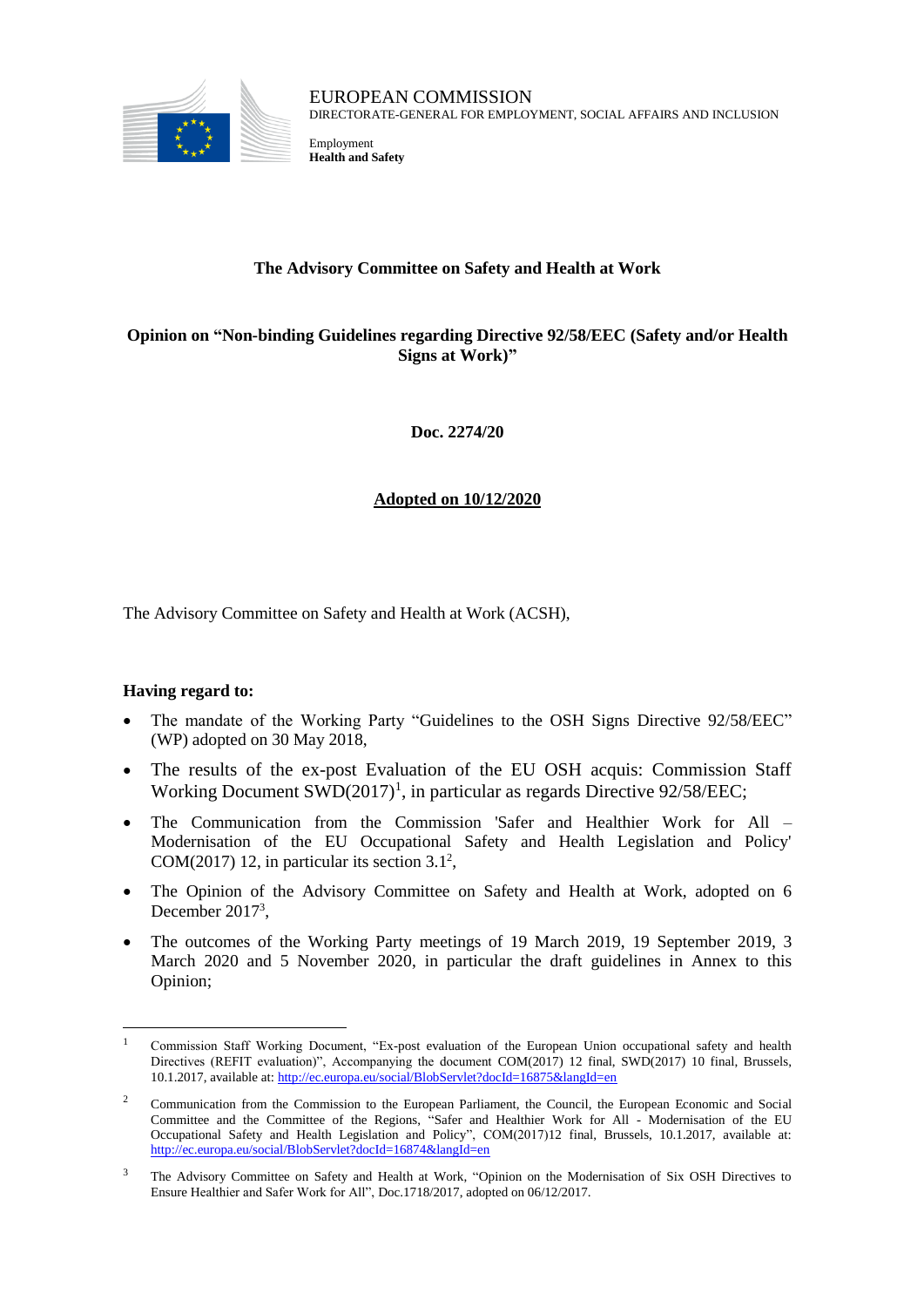ADOPTS this Opinion:

# **1. Introduction**

The ex-post evaluation of the Framework Directive 89/391/EEC and 23 related directives, in particular of Directive 92/58/EEC, identified interpretation difficulties as regards certain provisions of this Directive, including the extent of flexibility clause laid down in Annex II. It also showed the need for clarification of certain issues that have an impact in the effective application of the Directive, such as the interrelationship between Directive 92/58/EEC and the current EN ISO 7010 standard.

Also, the Commission Communication, which was published on the same day, reads as follows:

*Annex II of Directive 92/58/EEC provides for a list of requirements as regards safety signboards including pictograms to be used. Is also stipulates in Annex II section 1.3 that "The pictograms used may be slightly different from or more detailed than shown in section 3, provided that they convey the same meaning and that no difference or adaptation obscures the meaning". The evaluation pointed to some uncertainties as for to what extent the EN ISO 7010 signs standard can be considered as compliant with Directive 92/58/EEC (in particular as regards the pictograms used). Some Member States have advocated for the alignment of the Directive with the standard EN ISO 7010 in order to ensure a greater harmonisation of safety signs across the EU.*

Furthermore, the Commission Communication indicates that "*the adaptation of the Annexes to the Directive in question would be considered*".

In this context, the ACSH adopted its opinion on 6 December 2017 advising that the required clarifications should be made rather through non-binding guidelines. Section 2.5 of the ACSH opinion reads as follows:

*Notwithstanding the existence of the international instruments on safety signs, Directive 92/58/EEC takes precedence over those instruments and is an important element of the common protective measures in place in the European Union. The Committee recommends that the Commission should consider the following:* 

*1. Clarify the relationship between the directive and the current standard EN ISO 7010. This could be accomplished by the production of a guideline. This would require the establishment of an ACSH Working Party.* 

*2. Maintain the harmonized symbols/icons in the Directive that flag chemical risks with those laid down in Regulation (EC) No 1272/2008 on classification, labelling and packaging of substances and mixtures.* 

*3. Improving implementation of the provisions of the directive, regarding workers whose hearing or sight is impaired, including by the wearing of personal protective equipment, or who are physically impaired.*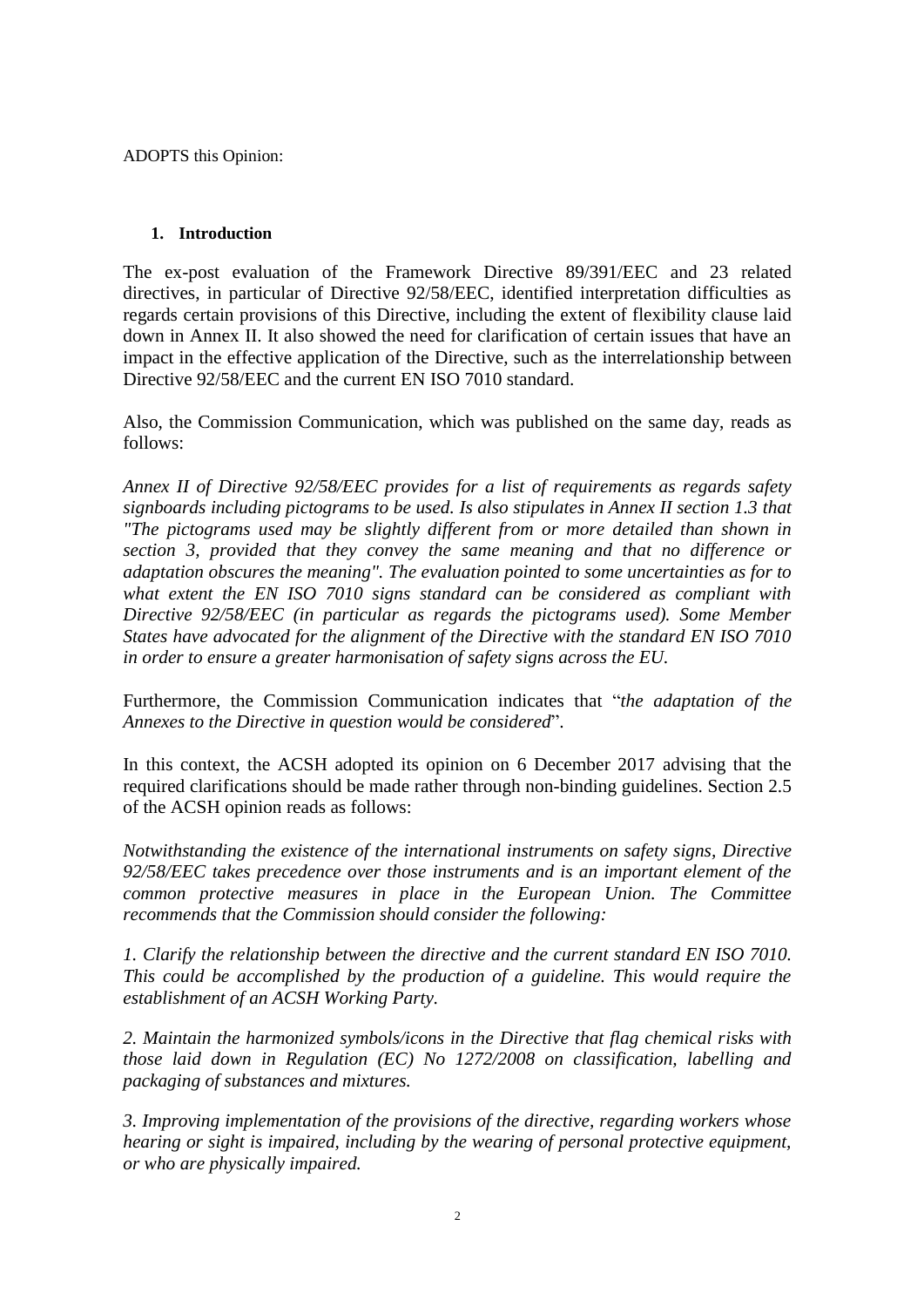It is worth noting that the Committee's Action Programme 2015-2020 provides for the creation of a Working Party to draft opinions on any Commission proposals resulting from the ex-post evaluation.

Accordingly, the Working Party was set up and its remit was defined in the following way:

*To prepare an opinion on non-binding guidelines, aiming inter alia to clarify certain issues regarding the practical application of the Directive as well as the interrelationship between Directive 92/58/EEC and the current EN ISO 7010 standard in order to ensure greater harmonisation of safety signs across the EU.* 

# **2. State of play**

In line with its mandate, the Working Party, having analysed the content of the provisions of Directive 92/58/EEC and other signage systems, presents the draft guidelines.

The Working Party has consulted ISO experts while analysing signage systems. In addition, it has consulted the draft guidelines with EU-OSHA.

The guidelines consist of three parts. Part I describes certain legal aspects of the Directive and explains the concept of minimum requirements. Part II describes in detail a selection of safety signs as laid down by the above-mentioned Directive and compares them with ISO signs. Annex I provides a list of references and/or practices for further reading. Finally, in Annex II a comparative table presents different variations of relevant safety signs.

On the basis of its analysis and consultations, the Working Party has come to the conclusion that the flexibility clause laid down in point 1.3 of Annex II to the Directive in question would permit the use of signs of *the EN ISO 7010 standard to comply with the requirements of the Directive as long as they provide the same meaning as the Directive.*

The draft guidelines reproduce many ISO pictograms but ISO has given its written permission to reproduce these in this document.

The guidelines should be uploaded to the EC website to allow access for anyone interested.

The ACSH welcomes the document prepared by the Working Party.

The ACSH considers also that it is necessary to improve the technical quality of the pictograms from the directive, as presented in the draft guidelines, which could be made after adoption of the present Opinion.

# **3. Conclusions**